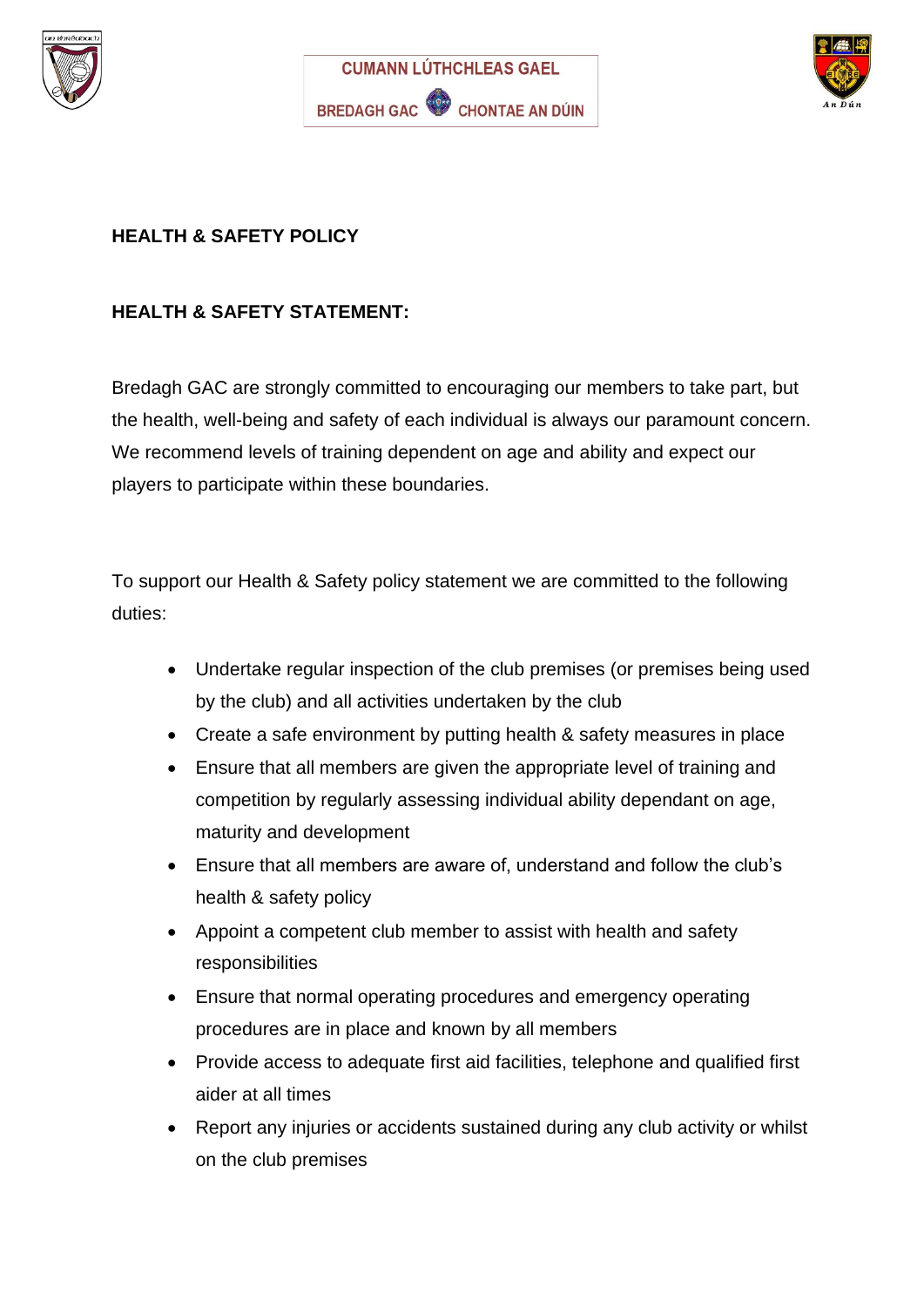





• Ensure that the implementation of the policy is reviewed regularly and monitored for effectiveness.

## **SUPERVISION** (General Guidelines)

- Proper supervision of children within the club and with a satisfactory ratio of coaches to children. A **maximum** ratio of 1 coach : 6 children for under 6 age groups; 1 coach to 8 children for under 8 groups and 1 coach to 10 children will be adhered to years for children for over 10 years of age and over.
- Establish and maintain a coaching register
- Use of equipment only when supervised by a coach.
- Use of proper, recommended equipment including :
	- Sport specific guidelines
	- Identification markers/cones, clearly visible
	- Playing/coaching surfaces, free from debris
- Only children within same/similar age bands will be selected for team playing
- First aid will be available in event of an accident and at all training sessions and events
- All teams will be provided with a first aid kit
- All accidents will be recorded in an accident incident book( to be marked up at every relatively serious accident.)
- All accidents will be reported to parents at collection. (**see Guidelines for Reporting Accidents**)

## **Transport**

- In the event of transport being required this will be provided and supervised by coaches/volunteers in possession of a driving licence and roadworthy vehicles only.
- Permission must be sought from parents prior to any transport being facilitated. Drivers will ensure the legal use of seatbelts
- Drivers will not carry more than the permitted number of passengers
- Drivers will avoid being alone with one passenger (**See policy on transporting children).**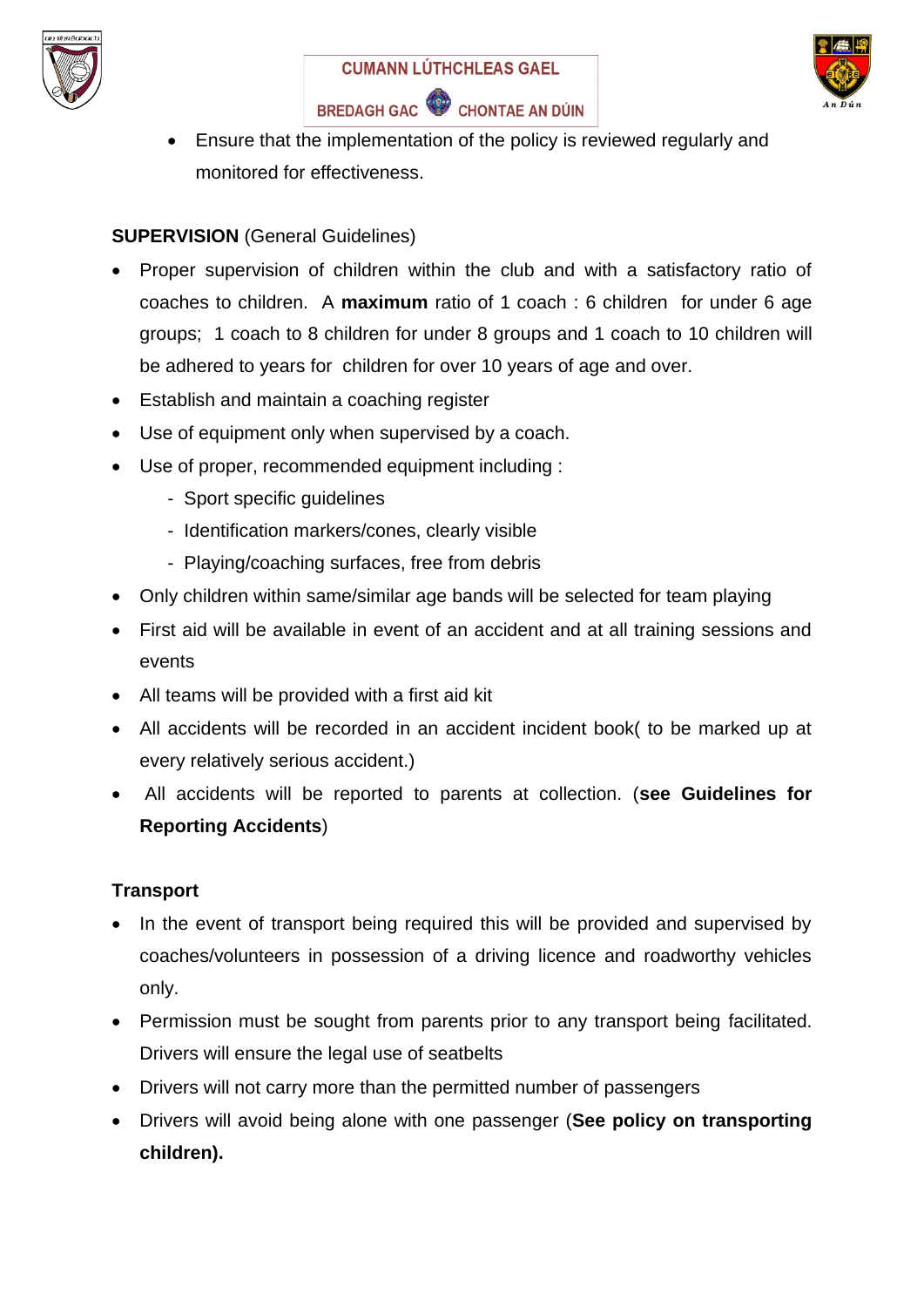





The implementation of good and safe working practice is to develop the club in the short, medium and long term to the mutual benefit of the member, the local area and the community as a whole.

## **Bredagh GAC will ensure …**

- Appropriate public liability insurance will be in place to cover all adult and youth members
- Facilitation of open discussion on member protection issues.
- Support to members who report accusations of abuse (**see Guidelines on reporting concerns**)
- Suspected abuse information treated confidentially.
- Appropriate action is taken if members breach standards of reasonable behaviour.
- The designated officer has knowledge of statutory child protection procedures and their responsibility in reporting concerns from Co-operating to Safeguard Children DoH.
- That parents are kept informed, therefore parents should have access to the club's policy guidelines for away trips/overnights and Policy on the use of photography and video equipment

## **Bredagh GAC has the right to:**

- Expect all leaders to comply with its Code of Conduct.
- Expect all youth members to maintain standards of reasonable behaviour.
- Take appropriate action if members breach the Code of Conduct or Child Protection Policy.
- Expect all members to undertake appropriate training when advised to.
- Expect leaders will not abuse members physically, emotionally or sexually.
- Take appropriate action in the event of accusations.
- Acquire Access NI checks on all coaches/volunteers.

Maintain records on individuals in line with advice from the data protection agency i.e. only hold records on individuals that they have a justifiable reason for holding.